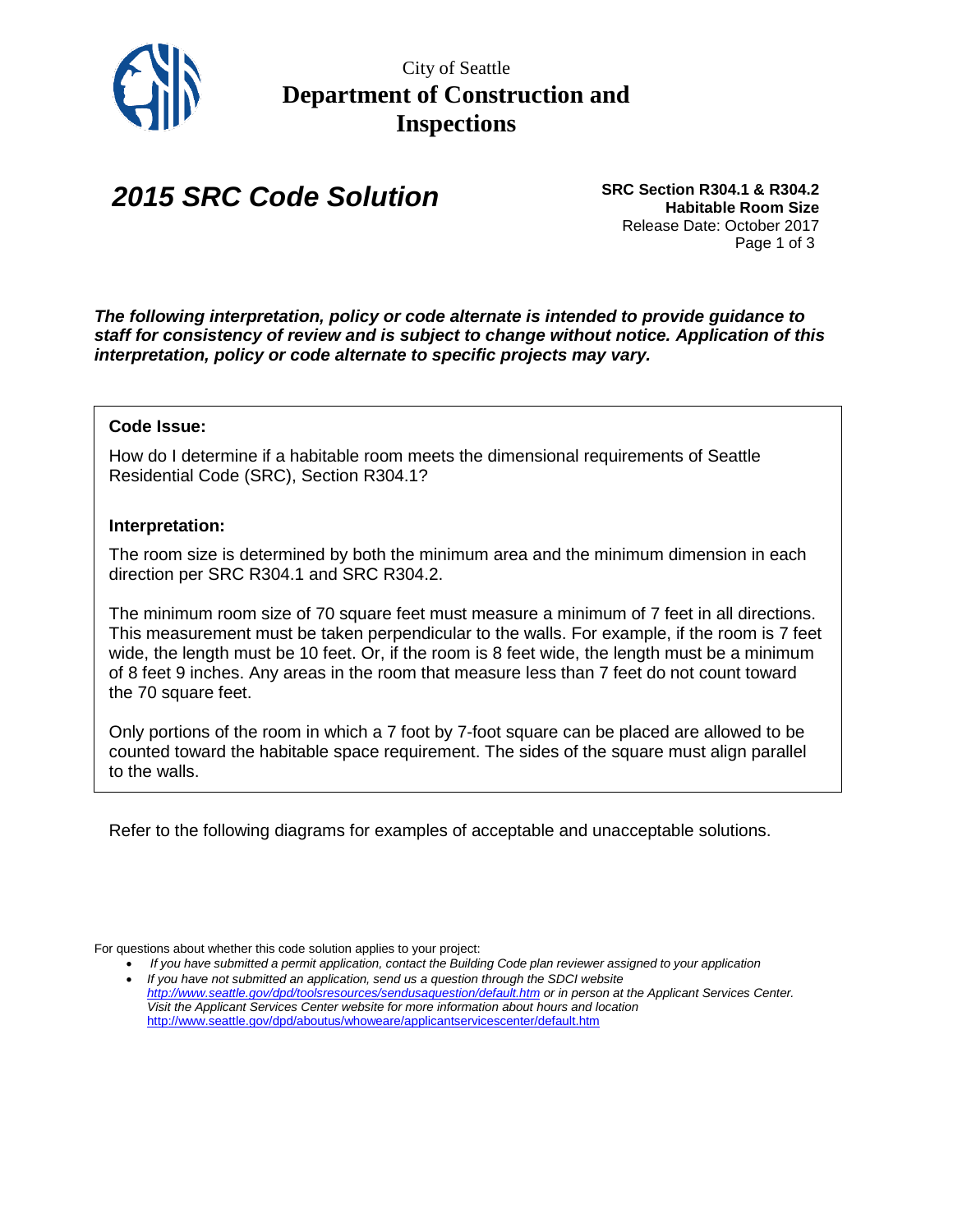

Habitable Room Area

The *Habitable Room Area* is the total area of room where a 7 foot square will fit. Overlap areas are only counted once.